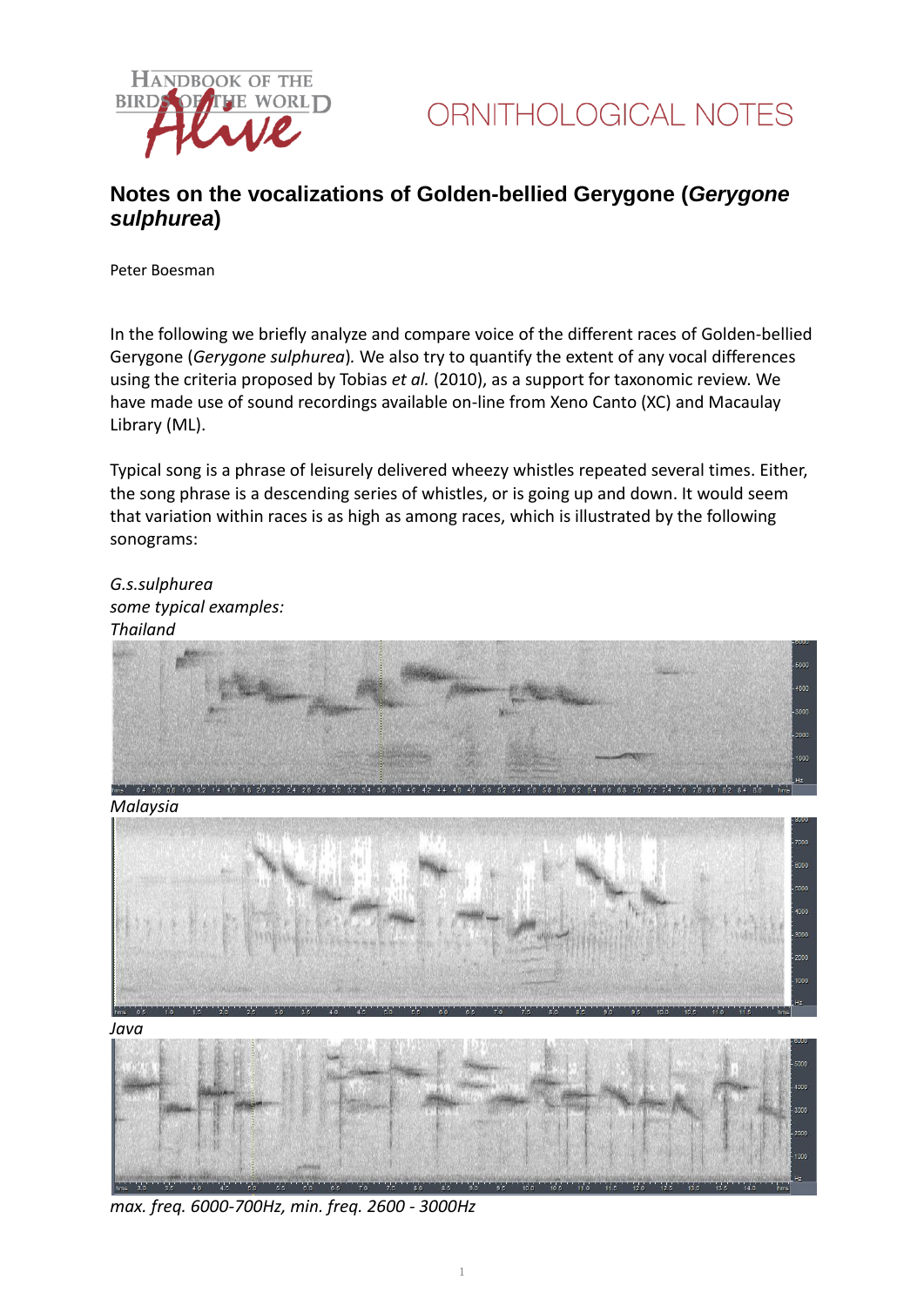

# ORNITHOLOGICAL NOTES

*G.s. muscicapa* (n=1) no obvious differences compared with nominate:



### *G.s.simplex(n=5)*

All recordings have the leisurely delivered wheezy whistles, but include some pure short whistles (which are slightly lower-pitched) resulting in a more rhythmic cadence.



some examples of nominate do have some short pure whistles, but never as consistent as here.

### *G.s.rhizophorae(n=1)*

no obvious differences compared with nominate:



### *G.s.flaveola(n=6)*

5 of the 7 recordings are of a steadily repeated descending series of wheezy whistles with a clear acceleration after the first notes, unlike other races. 2 recordings from N Sulawesi are of the 'classic *sulphurea* song'.